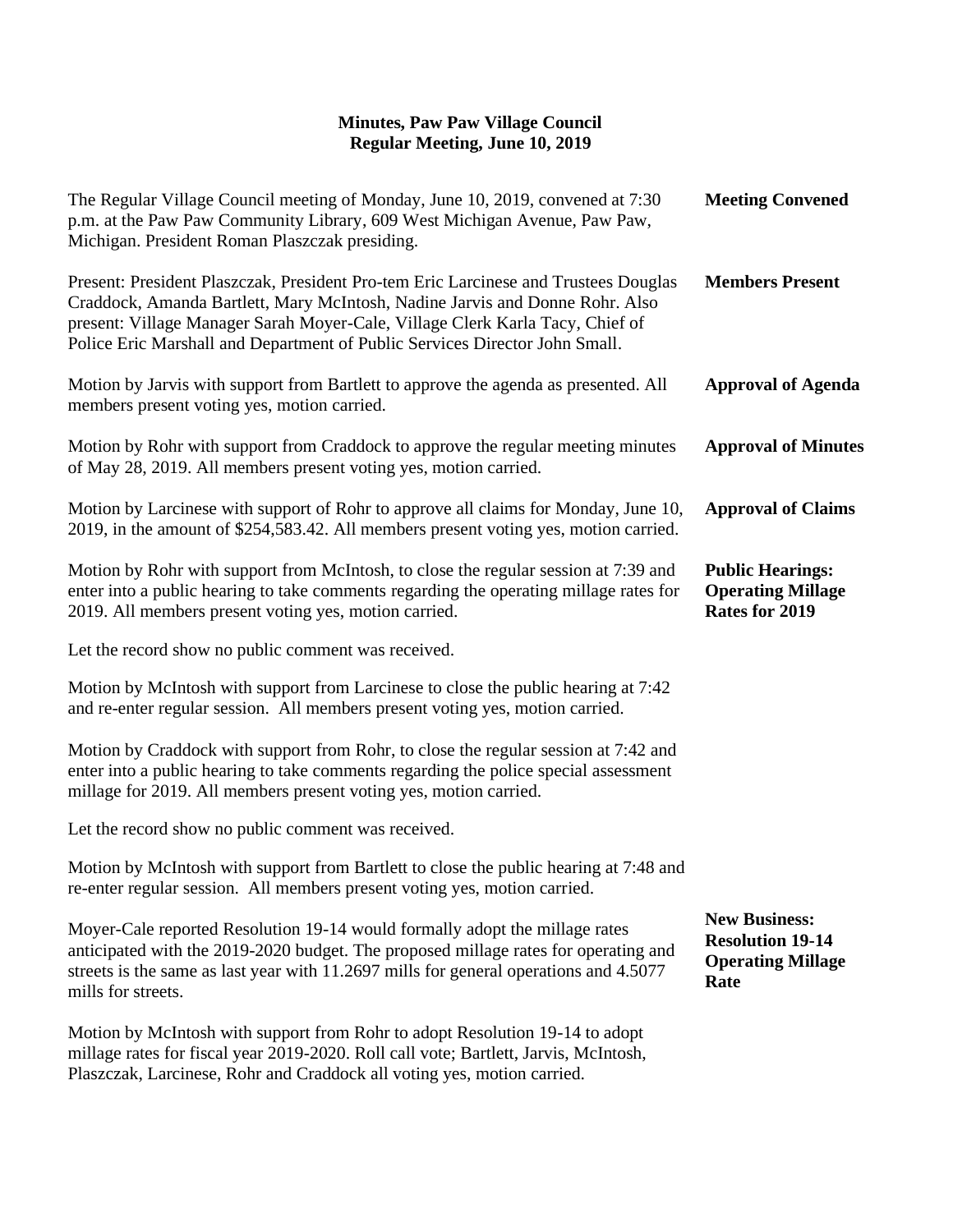Moyer-Cale reported a 1.5 mill assessment was considered during budget adoption. 1.5 mills would generate \$11,795 which is about \$3,000 less than anticipated in the budget due to our taxable value loss this year.

Motion by McIntosh with support from Jarvis to adopt Resolution 19-15 to establish a police millage on the summer tax bill at 1.5 mills. Roll call vote; Bartlett, Jarvis, McIntosh, Plaszczak, Larcinese, Rohr and Craddock all voting yes, motion carried.

Moyer-Cale reported the Village of Paw Paw Planning Commission recommends Village Council approval of the Site Plan for minor building modifications, driveway modifications, a parking lot expansion and related landscape improvements at the existing site of the First Presbyterian Church located at 120 Pine Street submitted for consideration by the Commission at its meeting on May 2, 2019

Motion by Bartlett with support from Craddock to approve the site plan for the First Presbyterian Church, 114 Pine Street, as presented. All members present voting yes, motion carried.

Village Planner, Rebecca Harvey spoke to Council regarding the Planning Commission's recommendations for improving access to more diverse housing options within the Village. Ms. Harvey reported the Planning Commission works to modify the zoning ordinance such that our regulations are able to bring local development in line the objectives of the Village Master Plan. Over the past several months the commission has carefully reviewed and suggest revisions to the residential zoning districts to allow for "missing middle housing". The Planning Commission is recommending three ordinances for Council approval. Ordinance 468 would allow for accessory dwelling units and cottage style housing. Ordinance 469 Amends the R2 Zoning district to expand the allowable housing density, allow for more variety in housing and modify ordinance sections. Ordinance 470 creates a walkable residential overlay district. Council feels they will need more information before making decisions on these three ordinances, they would like to table for a later discussion.

Moyer-Cale reported PA 365 of 2019 established requirements for pole attachments in rights-of-way, increasing the ease of deployment for companies seeking the attachment and limiting local control of rights-of-way. Updates in the law, have made it necessary for the Village to adopt an ordinance to regulate small cell facilities and to update the pole attachment agreement to reflect the change in legislation.

Motion by Craddock with support from Bartlett to adopt Ordinance 471 the Small Wireless Communications Facilities Deployment Ordinance. Roll call vote; Craddock, Rohr, Larcinese, Plaszczak, McIntosh, Jarvis and Bartlett all voting yes, motion carried.

Moyer-Cale reported the Village is required to establish a process for handling requests to attach to our utility poles no later than June  $10<sup>th</sup>$  or the FCC's default process must be used. She notes Council approved a nearly identical agreement last **Resolution 19-15 Police Special Assessment Millage**

**Site Plan Approval for First Presbyterian Church**

**rdinance 468 Accessory Dwelling Units and Cottage Housing**

**Ordinance 469 Amendments to the R2 Zoning District**

**Ordinance 470 Walkable Residential Overlay District**

**Ordinance 471 Small Wireless Communication Facilities Deployment**

**Ongoing Business Resolution 19-16 Updated Pole**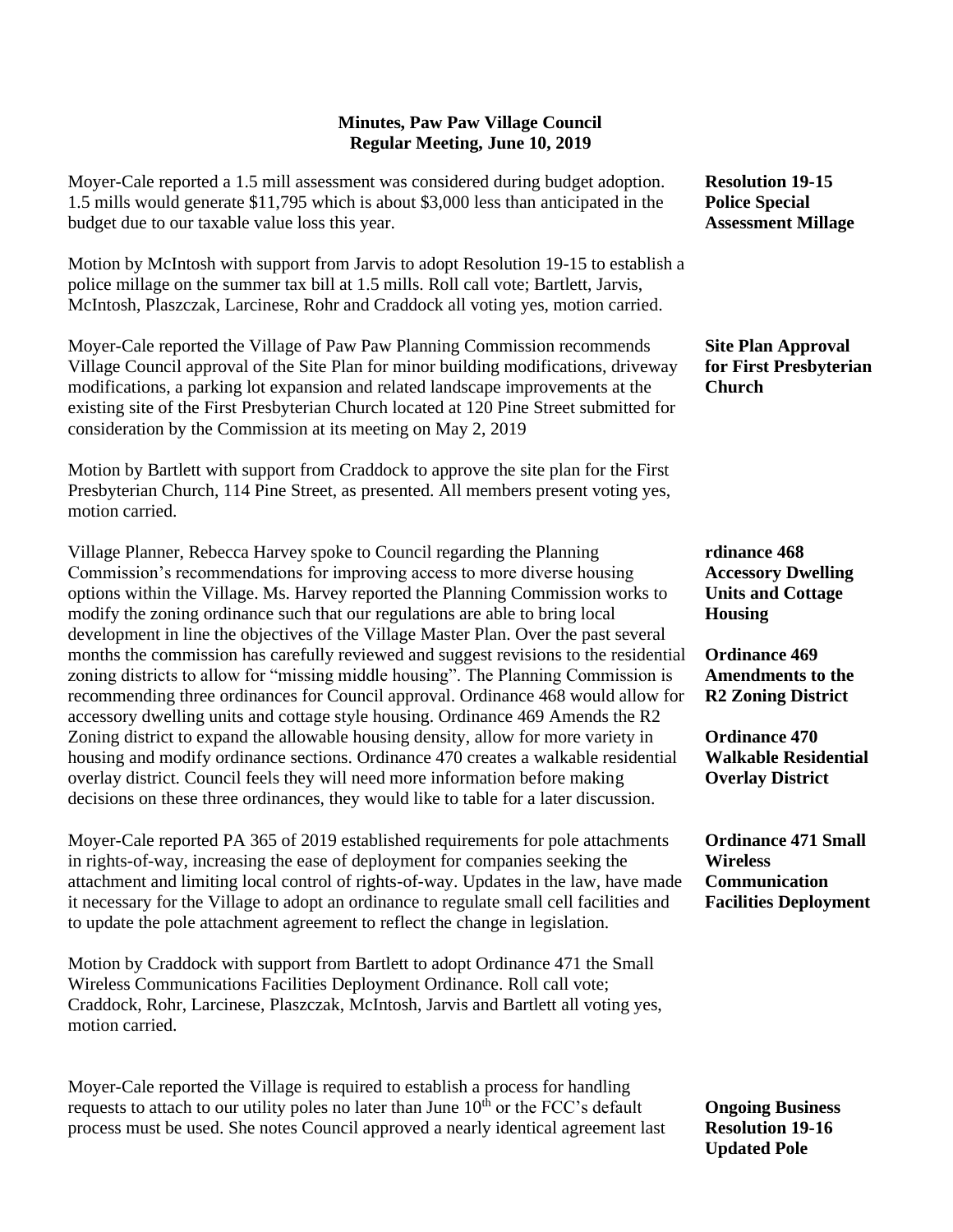| fall; this version is updated to reflect the addition of the small wireless<br>communications deployment ordinance.                                                                                                          | <b>Attachment</b><br><b>Agreement</b> and<br><b>Approval Process</b> |
|------------------------------------------------------------------------------------------------------------------------------------------------------------------------------------------------------------------------------|----------------------------------------------------------------------|
| Motion by Jarvis with support from Rohr to adopt Resolution 19-16 to approve a<br>process for pole attachments and update the pole attachment agreement. All members<br>present voting yes, motion carried.                  |                                                                      |
| No Report.                                                                                                                                                                                                                   | <b>Committee Meetings</b><br>and Reports<br><b>Finance and Admin</b> |
| No Report.                                                                                                                                                                                                                   | <b>Public Services</b>                                               |
| Jarvis reported the Parks & Rec Board met to discuss possibly acquiring a hard top for<br>the weed boat, the Maple Island restoration project and the Eagle Scout work at the<br>boat launch.                                | <b>Area Parks &amp; Rec</b>                                          |
| No Report.                                                                                                                                                                                                                   | <b>DDA</b>                                                           |
| No Report.                                                                                                                                                                                                                   | <b>Economic Develop</b>                                              |
| Jarvis reported the Farmers Market board is happy with the new vendors they have<br>obtained this season and that the service league made a donation to the market for<br>advertising expenses.                              | <b>Farmers Market</b>                                                |
| Larcinese reported that the 3 bids received for the old support truck did not meet the<br>minimum bid amounts so the bidding will be reopened.                                                                               | <b>Fire Board</b>                                                    |
| Plaszczak reported the grand opening for the Carnegie museum went great and was<br>well attended.                                                                                                                            | <b>Historical Committee</b>                                          |
| Rohr reported the Housing Commission's tentative ribbon cutting for June 22 has<br>been cancelled due to several conflicts of interest with scheduling. An open house will<br>be held at a later date, yet to be determined. | <b>Housing Commission</b>                                            |
| No Report.                                                                                                                                                                                                                   | <b>Maple Lake</b><br><b>Preservation</b>                             |
| Jarvis reported next on the agenda for the Planning Commission is determining<br>zoning for possible medical marijuana facilities.                                                                                           | <b>Planning Commission</b>                                           |
| No Report.                                                                                                                                                                                                                   | <b>Wellhead Protection</b>                                           |
| Craddock reported festival Director Clear has collected more sponsorship/donations<br>this year than ever before. The board talked about possibly getting Director Clear an<br>intern in the future.                         | Wine & Harvest                                                       |
| McIntosh noted that the tax payers are contributing more from their taxes to support<br>the library than the fire and police departments. She reminded Council that they must<br>fight to support these emergency services.  | <b>Council Comments</b><br><b>McIntosh</b>                           |